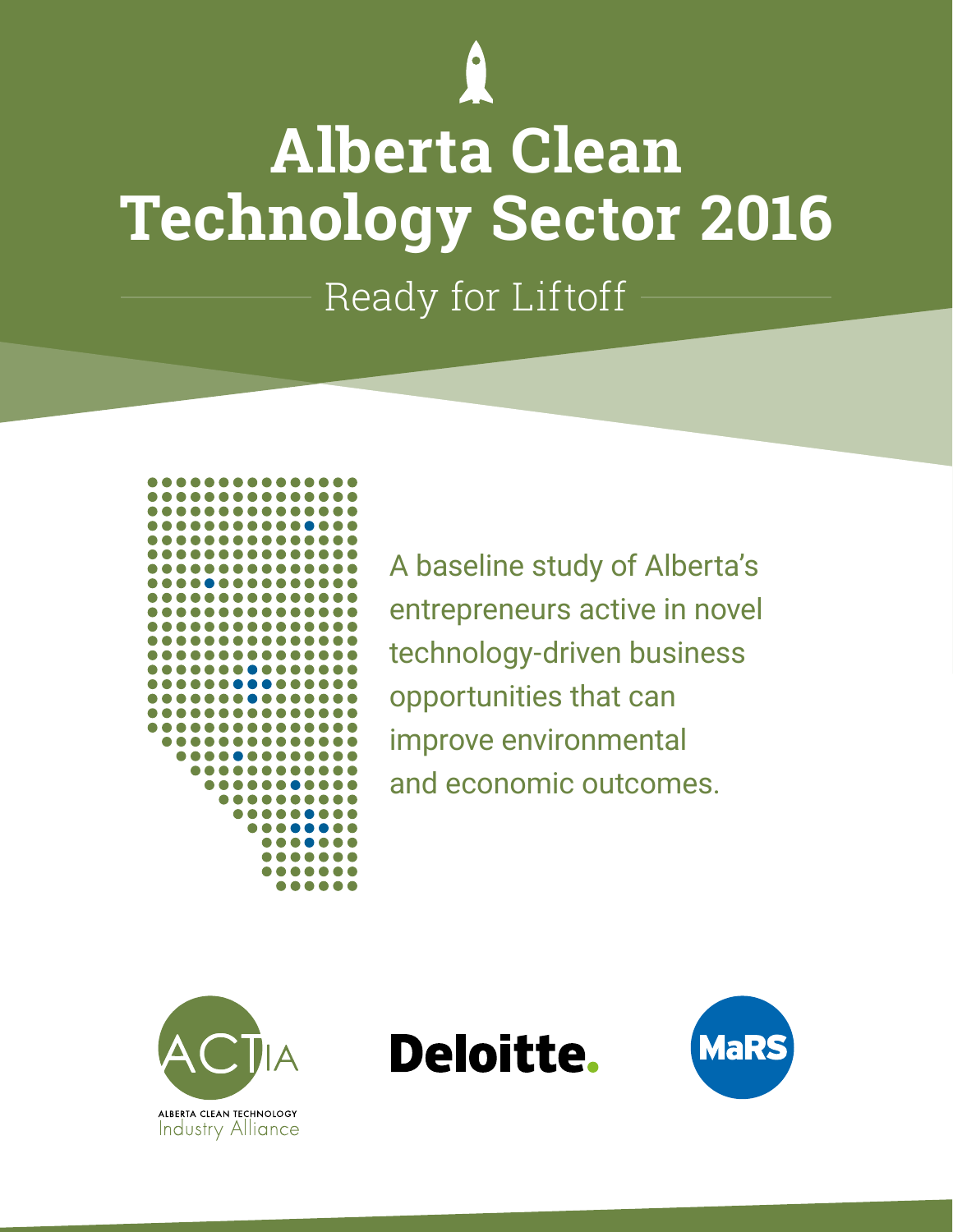







### **Alberta Clean Technology** Sector 2016

Contributors: Jason Switzer and Zachary Adolphe (ACTia); Paul Leroux (Deloitte LLP); Joe Greenwood, Joseph Lalonde, Farooq Qaiser and David Sky (MaRS Data Catalyst).

Design: Steven Cretney (Pembina Institute)

©2017 Alberta Clean Technology Industry Alliance (ACTia)

All rights reserved. Permission is granted to reproduce all or part of this publication for non-commercial purposes, as long as you cite the source.

Recommended citation: *Alberta Clean Technology Sector 2016: Ready for Liftoff.*  Alberta Clean Technology Industry Alliance, Deloitte LLP and MaRS Data Catalyst, 2017.

This report was prepared by ACTia, Deloitte LLP, and MaRS Data Catalyst Group

Alberta Clean Technology Industry Alliance 219 – 19 St NW, Calgary AB T2N 2H9 www.actia.ca T: +1(587)777-3315

Additional copies of this publication may be downloaded from the ACTia website, www.actia.ca

Supported by:

With kind contributions from:

albertænterprise







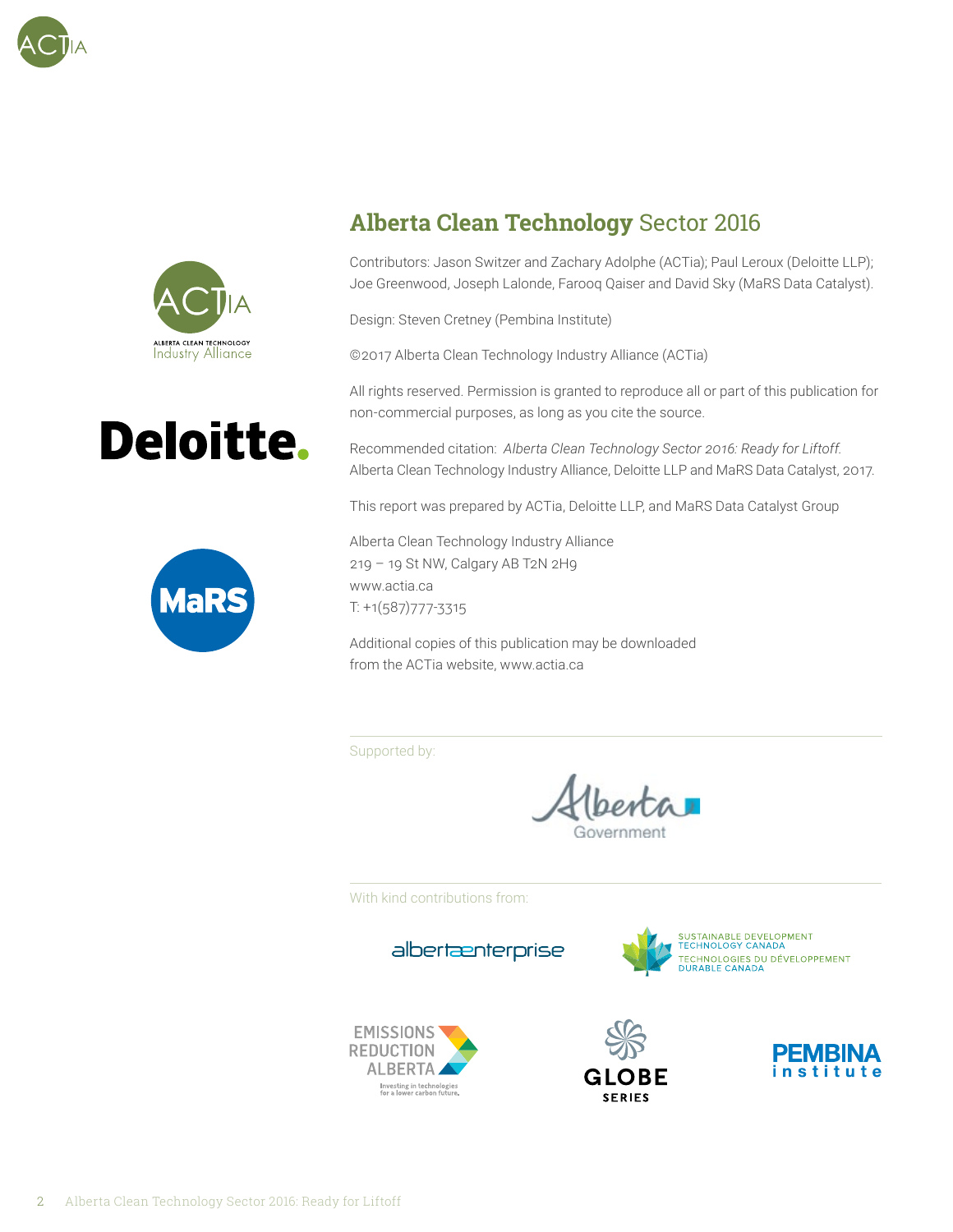

### **Alberta Clean Technology Industry Alliance**

Founded in 2011, ACTia is the only multi-stakeholder, province-wide and industryfocused group working to support Albertans developing clean technology ("cleantech") — products and services that improve economic performance and reduce environmental footprint. ACTia advances Alberta cleantech by being the sector's leading voice; by fostering local and global connection between technology developers, entrepreneurs, investors and customers; and by accelerating industry development.

#### **Deloitte LLP**

Deloitte LLP, one of Canada's leading professional services firms, provides audit, tax, consulting and financial advisory services to a wide range of Canadian and international clients. Deloitte LLP is the Canadian member firm of Deloitte Touche Tohmatsu Limited, which is a network of member firms, each of which is a legally separate and independent entity.

### **MaRS Data Catalyst**

MaRS Data Catalyst is the big-data and business transformation practice at MaRS Discovery District, North America's largest urban innovation hub. We work with major government and enterprise data holders to share data with the innovators who can best use it to turn smart ideas into reality. We also explore how the innovation economy works and how we can make it better. By tracking Ontario companies, investors, talent and markets over time, sector and location, we identify ways to strengthen the ecosystem and enable companies to scale.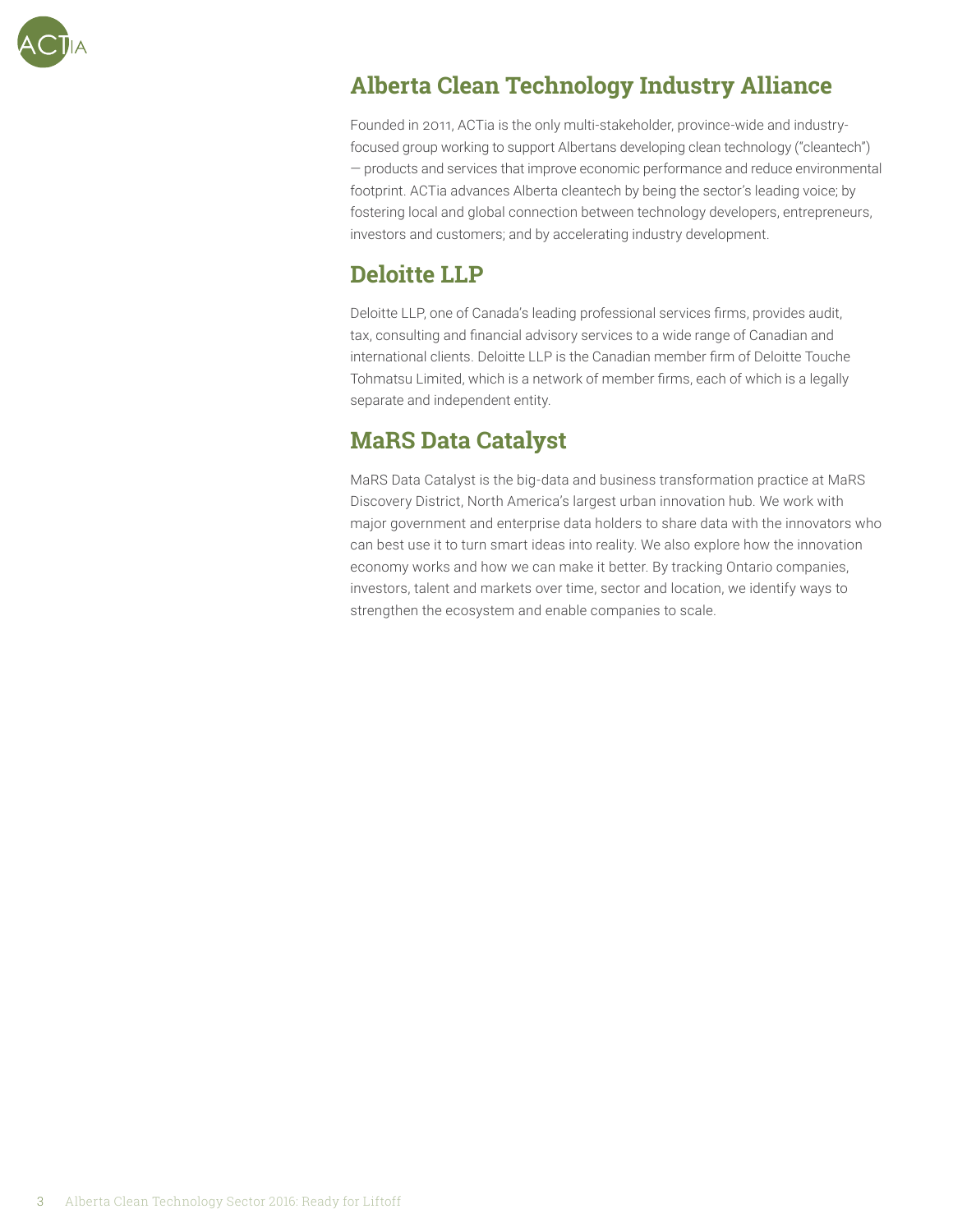

# **Alberta Clean Technology Sector 2016** Ready for Liftoff

#### **Contents**

| Scale, Economic Contribution, Location and Demographics  11 |
|-------------------------------------------------------------|
| Source of Innovation and Target Markets  12                 |
|                                                             |
|                                                             |
|                                                             |
| Benchmarking Alberta and Ontario  16                        |
|                                                             |
|                                                             |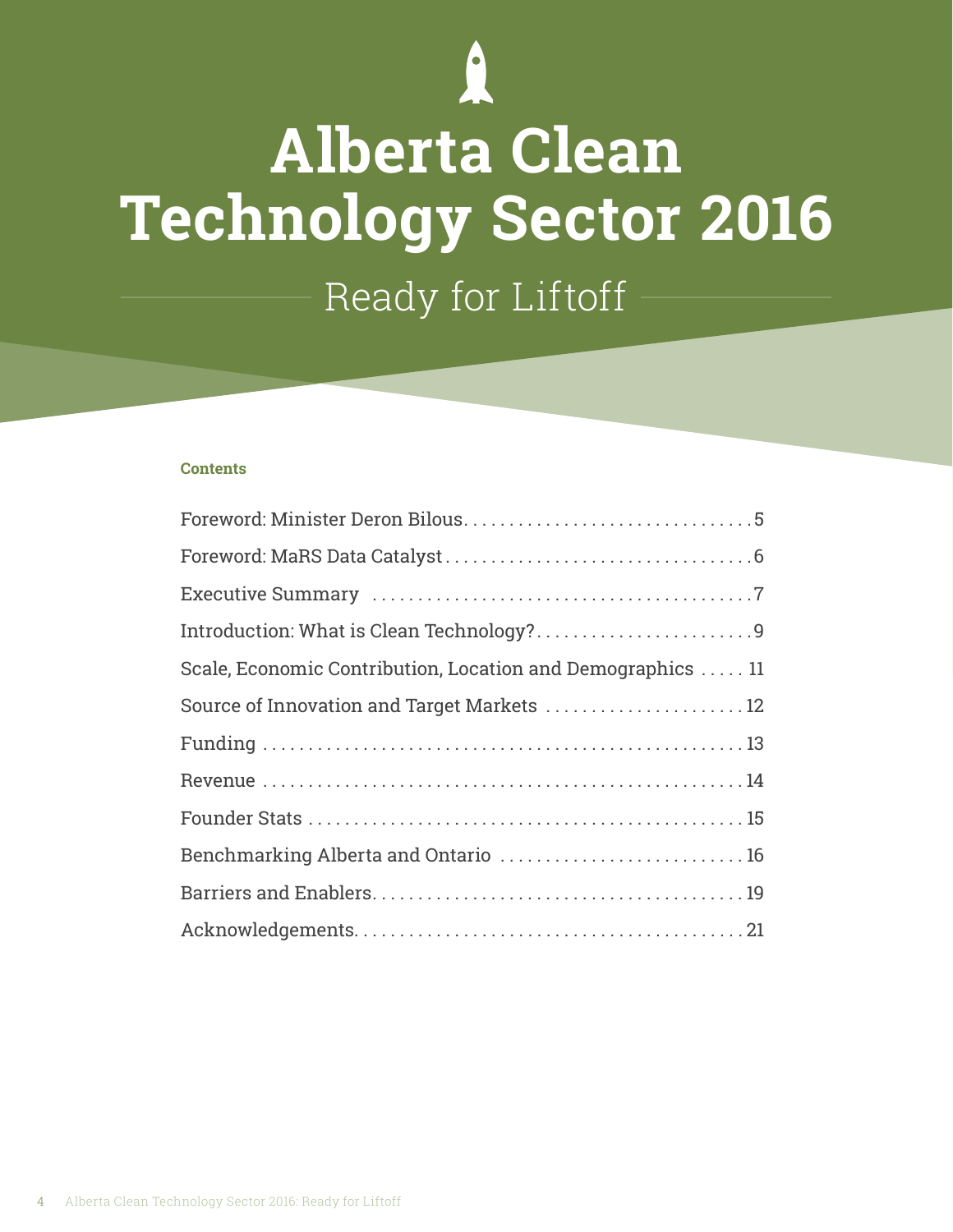

#### **Foreword:**

### **Minister Deron Bilous, Alberta Economic Development and Trade**

Alberta is the energy and environmental leader the world needs for the 21st century. Working together with our industry leaders we are building a diversified economy for the future, which will create good jobs and a healthier environment.

The economy of the next 30 years will be very different than the last 30 years. Our province has incredible potential to seize new opportunities for new technology, products and services that markets all over the world are competing for.

> We want to continue working to accelerate the commercialization of clean technologies, to build on our technical expertise, and attract significant financial resources dedicated to clean technology development – locally, nationally and internationally.

For example, as we move toward our target of generating 30% of Alberta's electricity from renewable sources like wind and solar  $-$  our Renewable Electricity Program is expected to attract at least \$10.5 billion of investment into the Alberta economy by 2030, creating more than 7,200 jobs for Albertans.

Together we will create a more stable, diversified economy that supports good jobs in the renewable energy sector and emissions monitoring and mitigation. By building on our expertise, we can develop cleantech solutions that be can be manufactured and deployed in Alberta – and sold to the world.

The potential for business growth in cleantech is unprecedented. ACTia's initial baseline study of Alberta's entrepreneurs in novel technology-driven cleantech companies is the first step to filling a large data gap in cleantech that exists across Canada. This study shows that Alberta's cleantech sector provides good paying jobs, is an innovation engine, and offers entrepreneurial growth. In comparison with other technology-based sectors, cleantech has a higher female founder rate, a positive indicator of the increasing role that women are playing in the technology and innovation sectors.

As this report shows, Alberta is much more than a resource economy – Alberta is a place where we turn challenges into opportunities. Cleantech shows enormous potential for growing our economy. With your support and leadership we will continue to be a world leader in the industry. And as we show leadership around the world, we will also build a more prosperous, stable and diversified economy, and that makes life better for all Albertans.

Minister Deron Bilous, Alberta Economic Development and Trade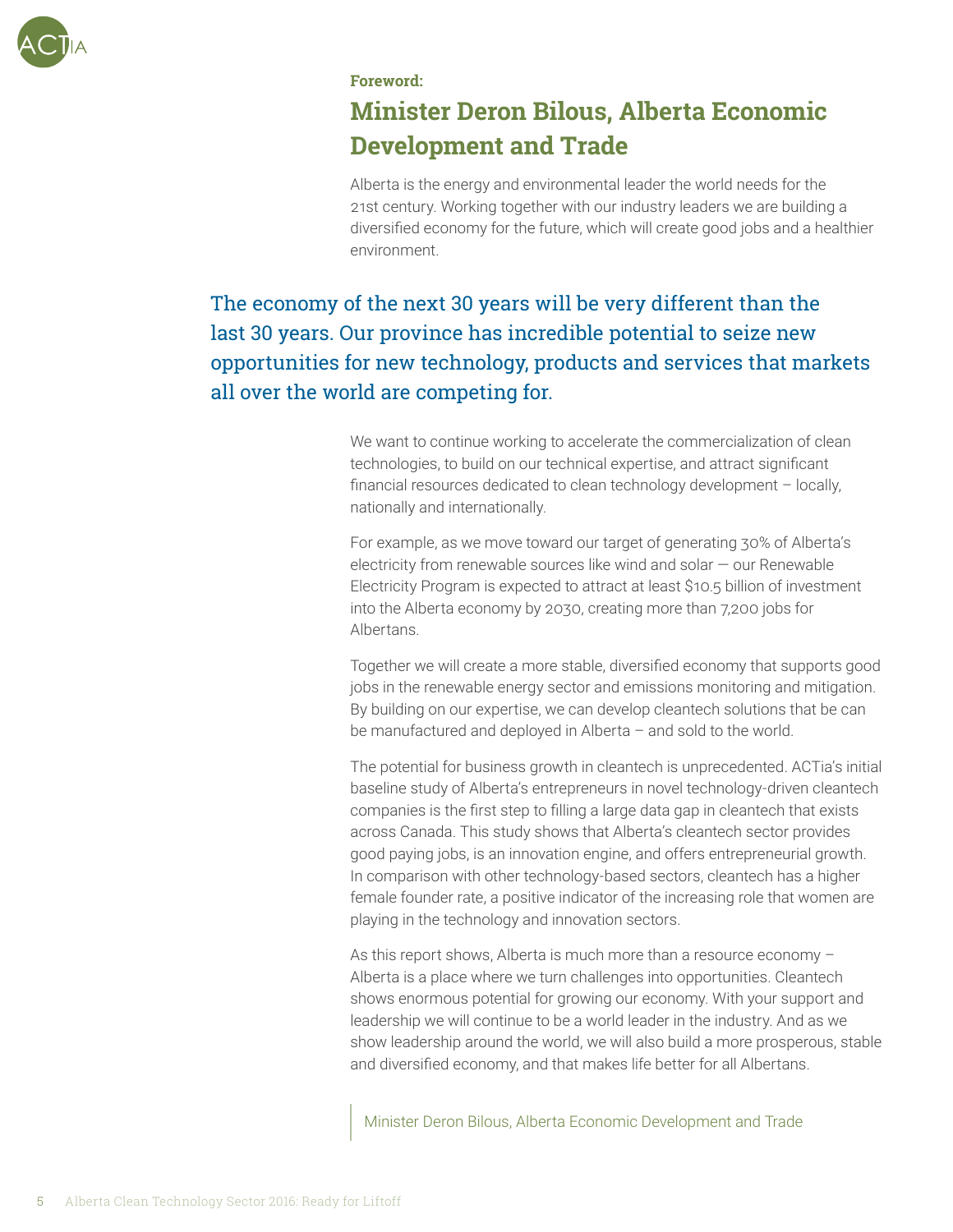

### **Foreword: MaRS Data Catalyst**

### Canada has its hands on a golden opportunity. Across the map, countries are making environmental commitments that will drive demand for cleaner, more efficient technology.

If Canadian companies are to win their fair share of this highly competitive and growing market, we need to address our weaknesses through financing, export assistance, networking and mentorship, talent attraction, and proactive intellectual property protection.

To do so effectively, Canada needs consistent and comparable information to make evidence-backed investment decisions. Internationally, Data Catalyst is a founding member of the Global Entrepreneurship Research Network with leading innovation sector researchers including Nesta in the UK, the Kauffman Foundation in the U.S., and the World Bank. But we also need to work together across provincial lines.

MaRS Data Catalyst is pleased to leverage our unique data holdings on the cleantech sector and to help Alberta establish a globally credible basis for collecting rigorous and consistent cleantech sector data.

We hope that our contributions to this report can better inform ongoing conversations about how to advance the Canadian clean technology agenda.

Joe Greenwood, Executive Lead, Data, MaRS Discovery District & Program Director, MaRS Data Catalyst

Farooq Qaiser, Data Analyst, MaRS Data Catalyst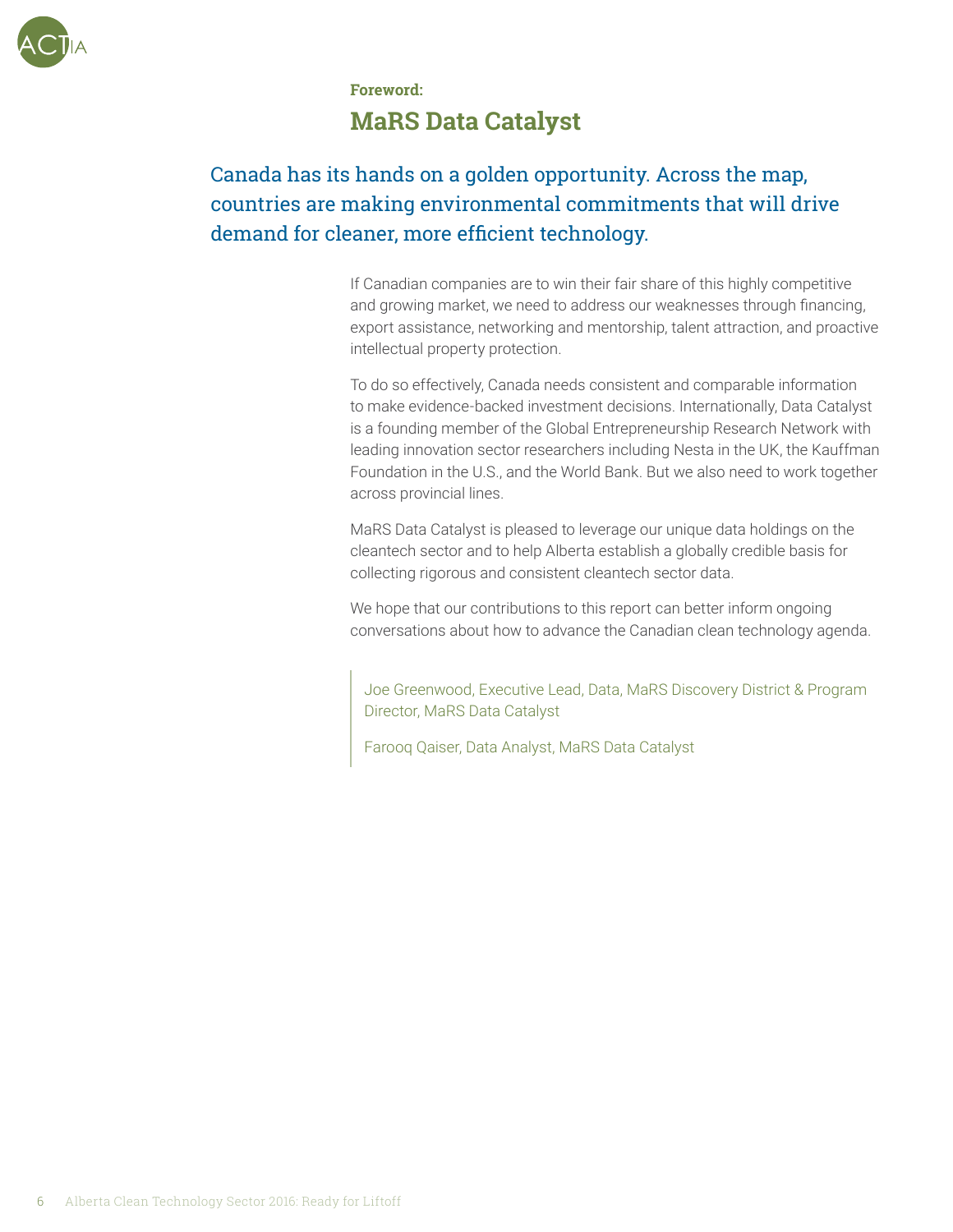

### **Executive Summary**

Cleantech is at a tipping point. On the supply side, the combination of planet and profit motivation with new advances in materials science, machine learning, and internet of things is upending markets around the world. On the demand side, public pressure and policies are making environmental performance a rapid growth industry. The Paris Climate Accord adopted by over 190 countries sets a global ambition to reach carbon neutrality by 2100. Canada itself plans to reduce its greenhouse gas emissions by 30% by 2030. With the world set to invest around US\$4-6 trillion per year between now and 2030 on infrastructure of various kinds, nearly every investment must be a low-carbon investment, or those carbon reduction commitments will not be achieved.

ACTia's vision is to make Alberta one of the world's leading destinations for cleantech venture development and investment. But success must be underpinned by good data, which is necessary to:

- establish a sector baseline and allow benchmarking with other regions,
- create the factual base needed to attract new ventures and investors, and
- provide diagnostic insight into the pressure points that if properly addressed – will break the logjam that holds this sector back.

### ACTia defines cleantech as novel services, processes, products and activities that improve economic performance and reduce environmental footprint relative to the baseline.

This study focused on Alberta's pureplay cleantech companies, which we define as companies that are based in Alberta, show technology or business model innovation, and indicate an environmental benefit as a core part of their value proposition. The study reports on the factors that the entrepreneurs behind these companies describe as affecting their growth. It does not encapsulate the entire cleantech sector in Alberta, which is considerably larger.

In spite of the tight screen we applied, we found grounds for significant optimism. Indeed, the countdown to liftoff for Alberta's cleantech sector has already begun. With at least 72 companies that meet our criteria for pure play reporting out of some 230 we initially identified, we know that this province is approaching critical mass.

Our survey shows that the sector employs more than 1,200 Albertans, possibly two or even three times that number. And we know that it could be far greater still if we included cleantech-focused research and development efforts based here in the province from companies that did not meet our criteria.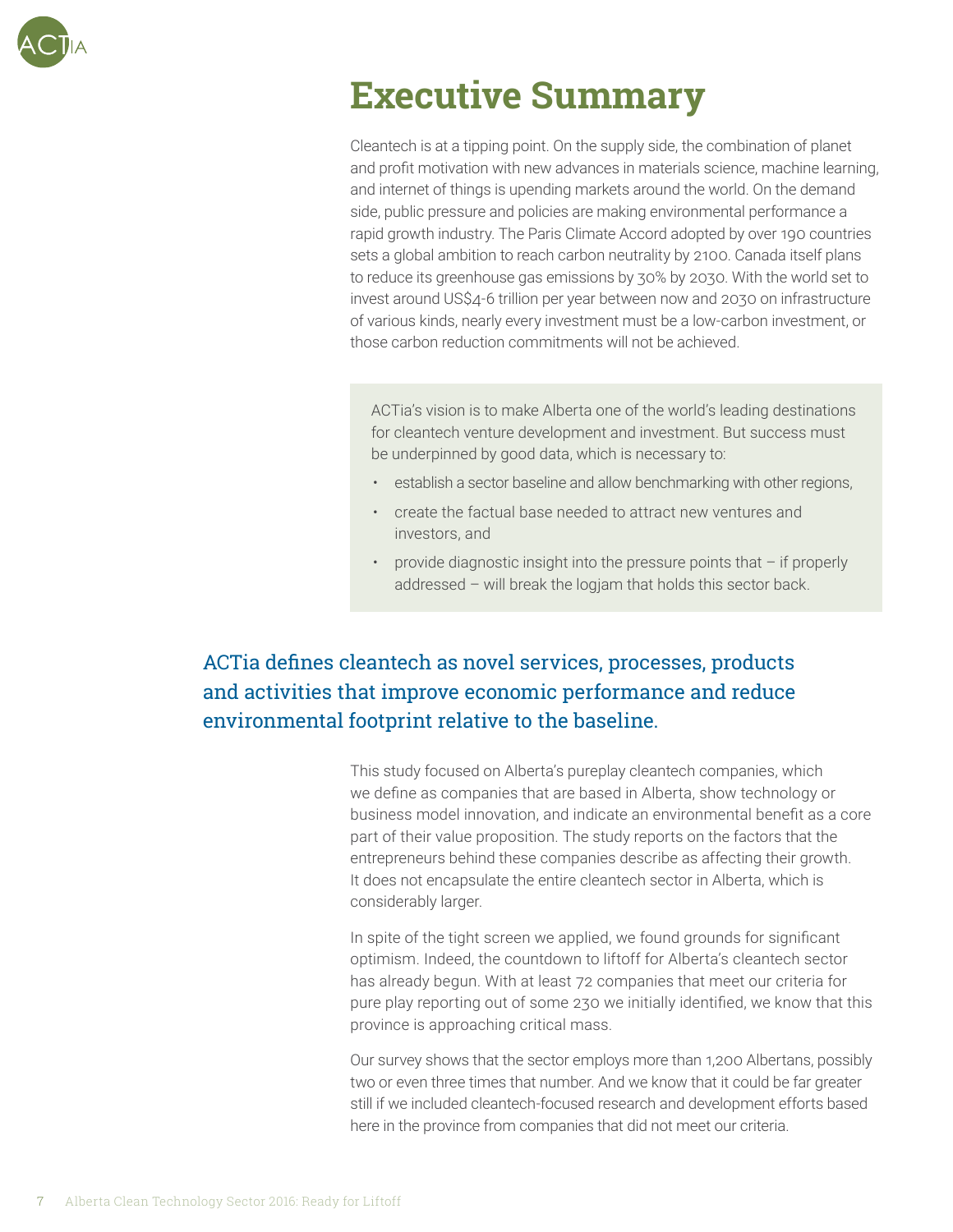

It is a young sector: roughly half of the companies surveyed were formed in the last five years. Those that have reached meaningful scale offer high-wage jobs for highly skilled individuals, paying on average just under \$100,000 per year. Three of every four companies hold patents or other forms of protection for their intellectual property. Collectively, they report attracting over half a billion dollars in funding to the province. One in ten have generated over \$5 million in funding. Together, they brought \$307 million in revenues into Alberta in 2015, with over 65% coming from exports to the U.S.

These entrepreneurs see public mechanisms including Alberta Innovates voucher programs, Scientific Research and Experimental Development Program investment tax credits (SR&ED), Industrial Research Assistance Program financial assistance (IRAP), Emissions Reduction Alberta (ERA) and Sustainable Development Technology Canada (SDTC) funding as critical capital sources. They flag the ongoing challenge of accessing capital to grow and to prove out their technology at a commercial scale, and call for greater access to peers and mentors.

Looking forward, Alberta's clean tech leaders are optimistic: over 90% plan to grow their staff this year, and more than four in five plan to seek additional funding. The reasons for their optimism are clear. Policy is creating strong signals for environmental performance innovation, and governments at all levels are looking for ways to nurture Alberta entrepreneurs to meet that demand.

We are convinced that the cleantech industry can and will make a powerful contribution to Alberta's future, both by enhancing the competitiveness of our existing industries, and by creating the industries of tomorrow.

This province has what it takes to be a global launch pad for cleantech:

- Mega-scale inflows of capital in the natural resource sector
- Recognized brand as an international energy hub
- Skilled and trained people from around the world, and
- An innovation sector focused on tackling carbon emissions, water efficiency and bio-sector productivity

Cleantech is a play with extraordinary upside for all Albertans. It is poised for takeoff.

Rus Matichuk, President & Jason Switzer, Executive Director – ACTia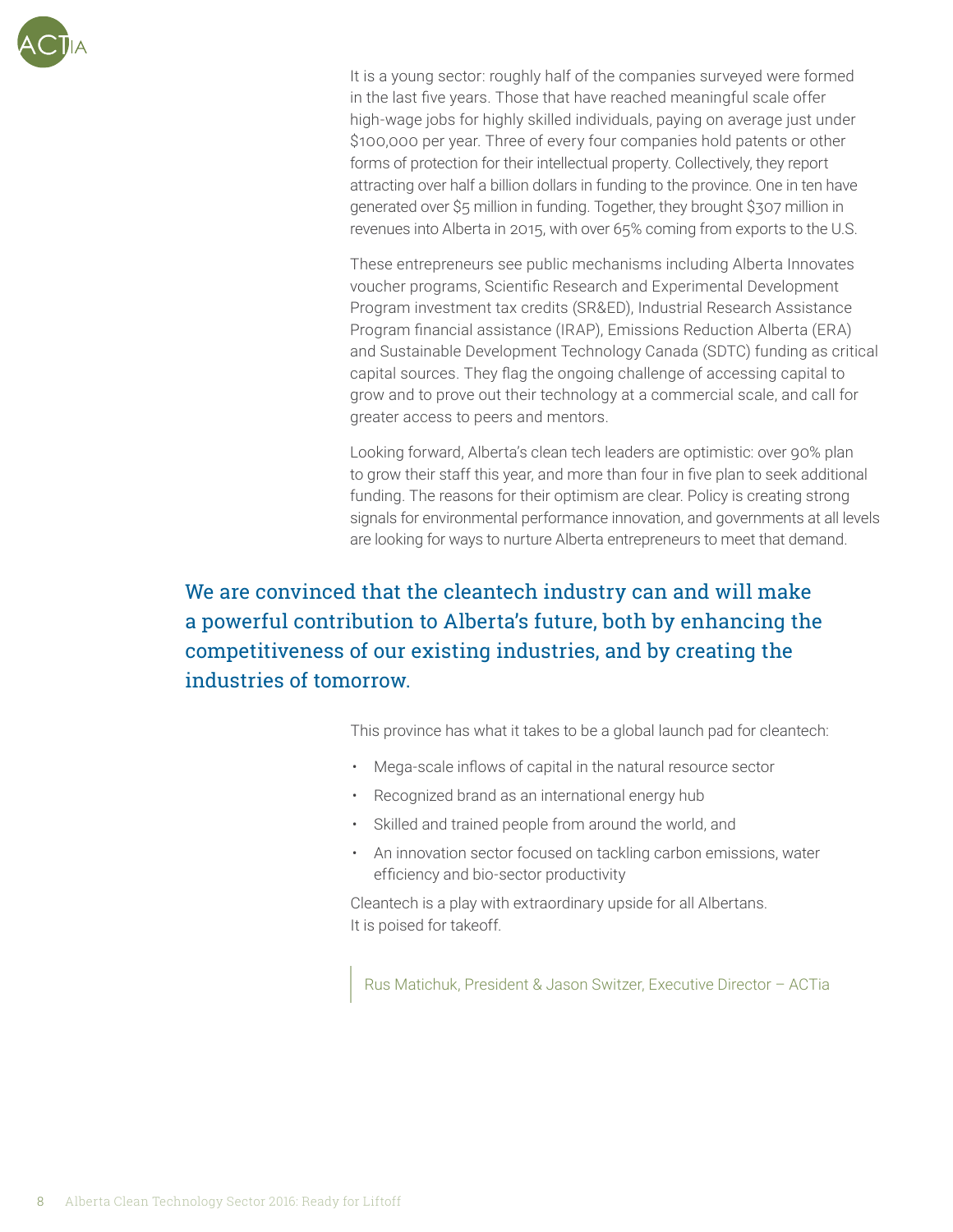

# **Introduction: What is Clean Technology?**

### Alberta has incredible potential as a proving ground for clean technology.

With its oil sands industry having established a unique collaborative mechanism for accelerating environmental innovation, and its commitment to phase out coal-fired power matched by world-class wind, hydro and geothermal resources, this province is likely to see globally significant investment in green infrastructure.

#### Can we use this opportunity to transform our economy from one of technology customer to technology creator? What are our current strengths in cleantech, and where can we improve?

To better understand the current state of the province's cleantech sector, ACTia partnered with Deloitte LLP and MaRS Data Catalyst. The objectives of our collaboration are to establish a sector performance baseline for the province that will enable benchmarking with other regions, establish the factual underpinning needed to attract new ventures and investors, and provide data-driven insights into the support necessary to accelerate its growth. Our vision is to make Alberta one of the world's leading destinations for cleantech venture development and investment.

To establish a baseline and enable comparability across provinces, we present here the results for Alberta's "pure play" cleantech sector only. To be included in the results, companies had to be based in Alberta in 2015, and to indicate that they derived a majority of their revenue from a cleantech product or service. To the extent possible, value-added resellers, integrators, distributors or resellers of products manufactured by others were excluded. Firms that manufacture, service, implement, integrate, or consult solely in respect of technologies or systems developed by other firms were excluded from the results as well. This also meant that the research arms of major Alberta-based energy companies such as Suncor or Cenovus were not included. Nor did we include the Albertabased research and development operations of national or internationally headquartered companies, such as GE or Siemens. These screens mean that this study significantly under-reports the total scale of the cleantech sector in Alberta.

This report focuses on pure play cleantech companies, and excludes the wider cleantech ecosystem in Alberta<sup>2</sup>



1. Alberta Enterprise, Alberta Technology Deal Flow Study (2016). http://www.alberta-enterprise.ca/?page\_id=1150

<sup>2.</sup> Graphic and definition adapted from KPMG, Cleantech Report Card for British Columbia (2011), report with the BC Cleantech CEO Alliance. Available at http://www.ballard.com/files/PDF/Media/Cleantech\_Report\_Card\_for\_BC.pdf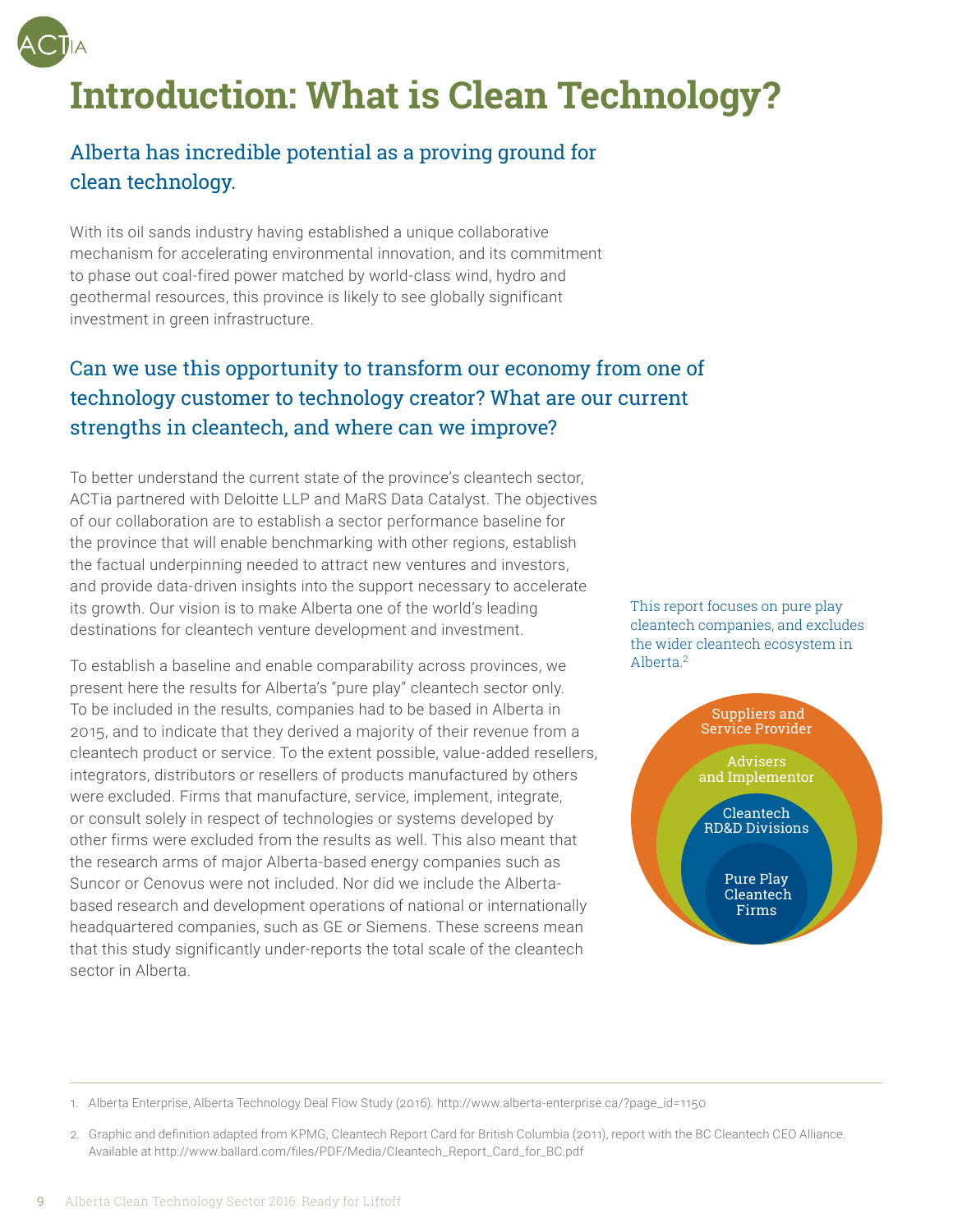

Where possible, we have sought to provide relevant benchmarks in our presentation of the data. In this, we rely substantially on the Alberta Enterprise Deal Flow Study, published in late 2016 (ADFS)<sup>1</sup> as well as on the careful work of MaRS Data Catalyst in the Ontario technology sector.

The cleantech firms were identified through a collaborative process of reviewing and integrating several sectoral lists of firms, industry association rosters, investor lists, ACTia's email list, conference attendee lists and other inputs, with help from the partners and contributors identified in the Acknowledgements, above. We also allowed companies to self-identify, but reserved the right to exclude their response if they did not meet our definition.

A questionnaire was developed leveraging the prior efforts of the BC Cleantech CEO Alliance and MaRS Data Catalyst for their respective provinces. A customized electronic survey was sent to all cleantech firms in our database and to a wider set of contacts across the province during the fall of 2016, with the final results compiled in late November. A workshop was hosted by Deloitte in Calgary in December 2016 to review the results with a set of key stakeholders and advisers.

In all, MaRS received 137 responses, which were validated both for content and against the criteria above by reviewing company websites and placing telephone calls. This yielded 72 responses that met our test. Assuming somewhere between 100-200 pure play clean technology companies in Alberta, we estimate a survey response rate of at least 30%, making these results a solid baseline for future use.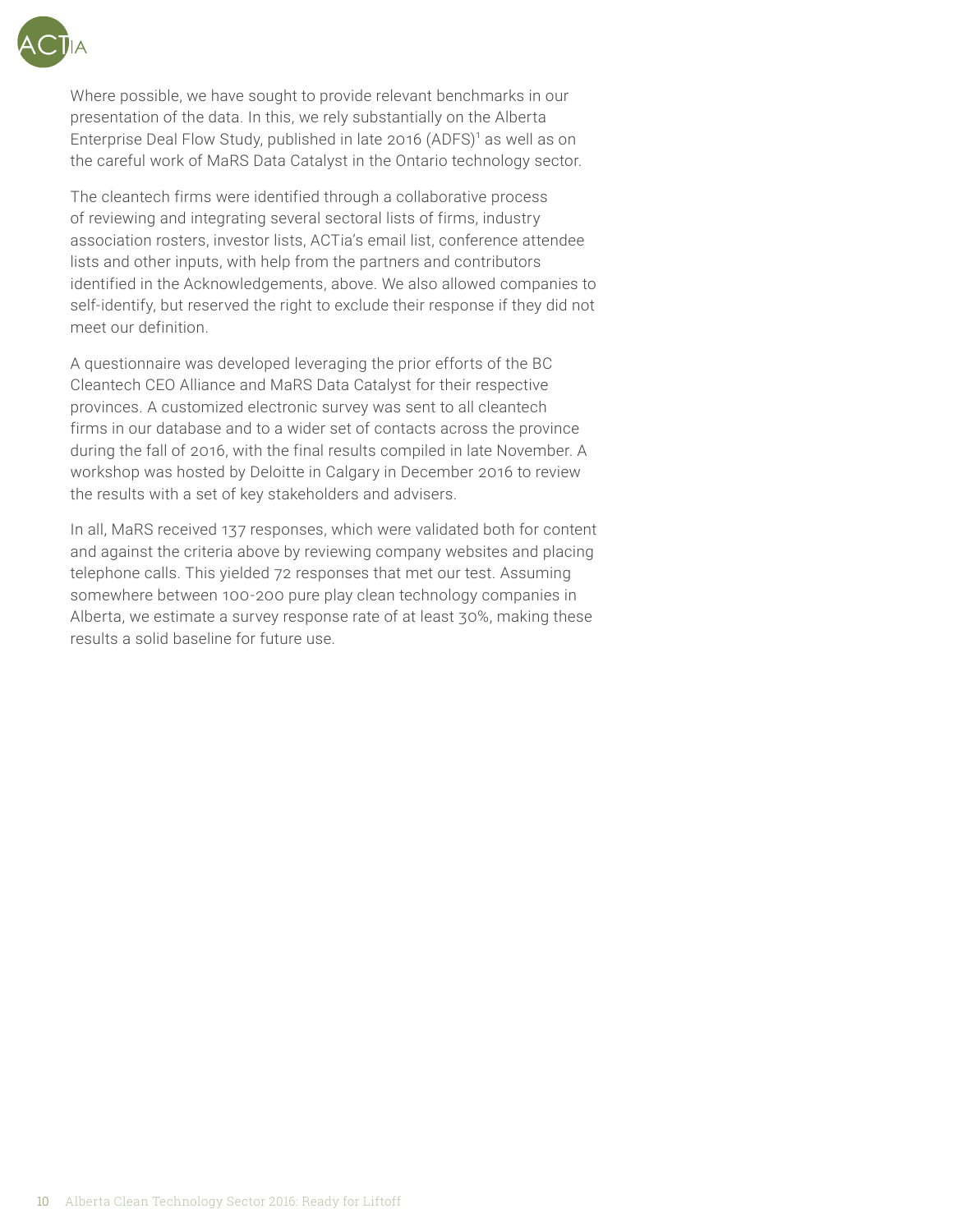

## **Scale, Economic Contribution, Location and Demographics**

- The sector is nearing critical mass. At least 72 pure play cleantech companies were active in Alberta in 2015, compared with 775 reported across Canada in 2016.<sup>3</sup>
- Work local, think global. These companies report employing 1,830 people globally, and at least 1,198 in Alberta.
- CEOs are optimistic about the future: 92% plan to grow their staff, and 84% plan to seek additional funding in 2017.
- Cleantech pays well. The 71 cleantech ventures who report paying wages pay an average salary of over \$99,000 per year, well above Alberta's median wage of \$59,000<sup>4</sup> and close to the average in oil and gas of \$105,000.5
- The sector is an engine for innovation. 70 survey respondents reported collectively over 614 patents or other form of intellectual property. 74% of Alberta's cleantech companies hold some form of IP.
- Cleantech makes a meaningful contribution to the economy. 65 survey respondents reported collectively over \$307 million in annual revenues in 2015.
- Alberta's cleantech sector is dynamic. Roughly half of firms were formed in the last five years.



3. Analytica Advisors, 2016 Canadian Clean Technology Industry Report: Synopsis. http://analytica-advisors.com/sites/default/files/AA-2016 Synopsis english-Final.docx

- 4. Assuming 52 weeks per year. Statistics Canada, "Average weekly earnings (including overtime) for all employees," Alberta. http://www.statcan. gc.ca/daily-quotidien/160225/t001b-eng.htm
- 5. Ibid, Mining, quarrying, and oil and gas extraction.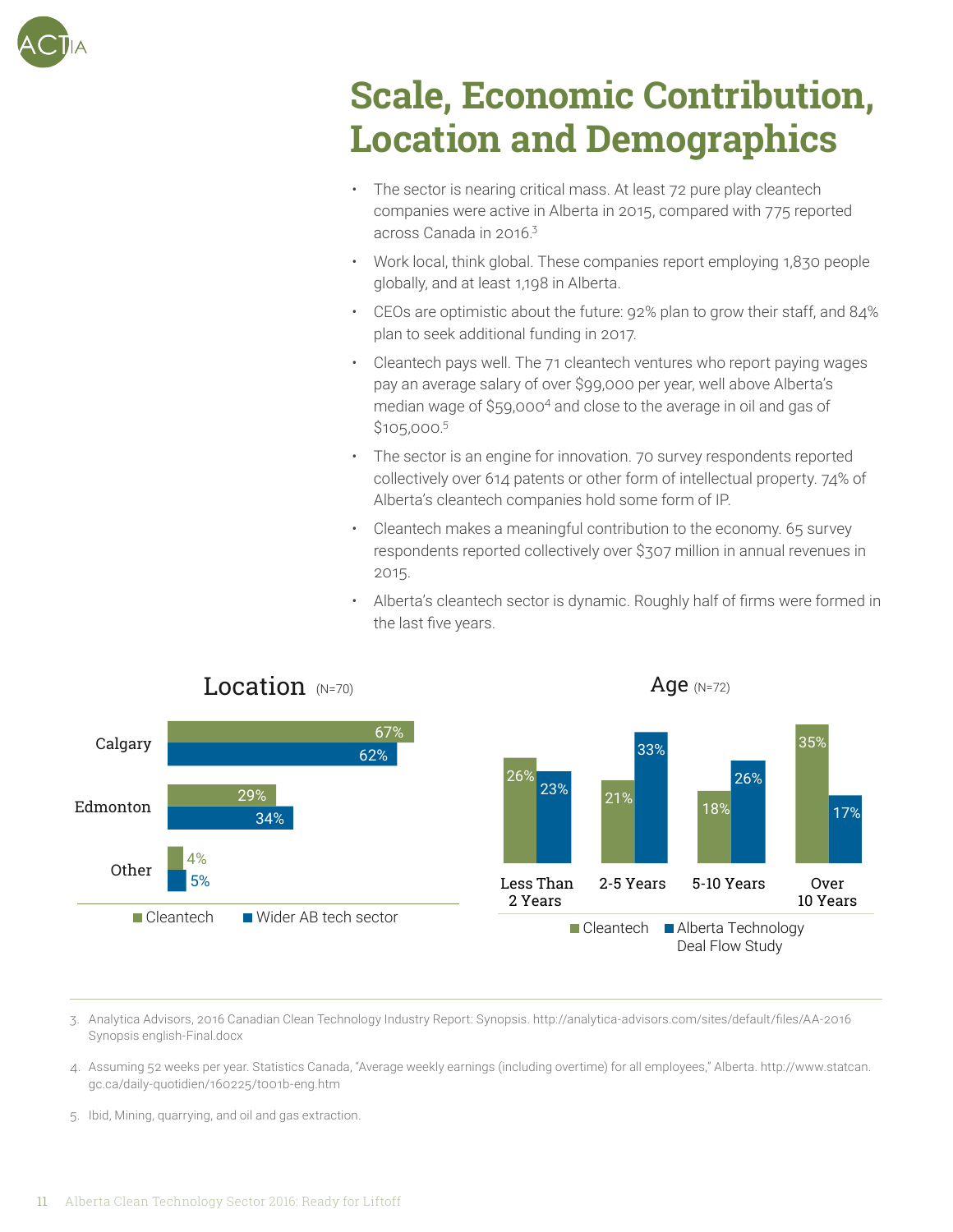# **Source of Innovation and Target Markets**

- Alberta's cleantech sector is fueled by innovations in chemical processes, followed by clean power generation, materials & nanotech, and internet of things.
- Roughly three-quarters of Alberta's ventures sell their products and services to oil, gas and mining sectors.

Breakdown of Alberta's Cleantech Businesses by source of innovation (N=71) Respondents could indicate multiple sources.<br>ـ

| Chemical processes               |     |     |  |
|----------------------------------|-----|-----|--|
| Renewable power generation       |     | 28% |  |
| Advanced materials & nanotech    |     | 28% |  |
| Internet of things, sensors, GIS |     | 25% |  |
| Cognitive technologies & AI      | 17% |     |  |
| Advanced manufacturing           | 14% |     |  |
| Energy storage & smart grid      | 13% |     |  |
| Financial model                  | 13% |     |  |
| Synthetic biology                | 11% |     |  |
| Photonics & advanced lighting    | 7%  |     |  |
| Engine & machine innovation      | 3%  |     |  |
| Other                            | 15% |     |  |

Breakdown of Alberta's Cleantech Businesses by target market (N=72) Respondents could indicate multiple sources.

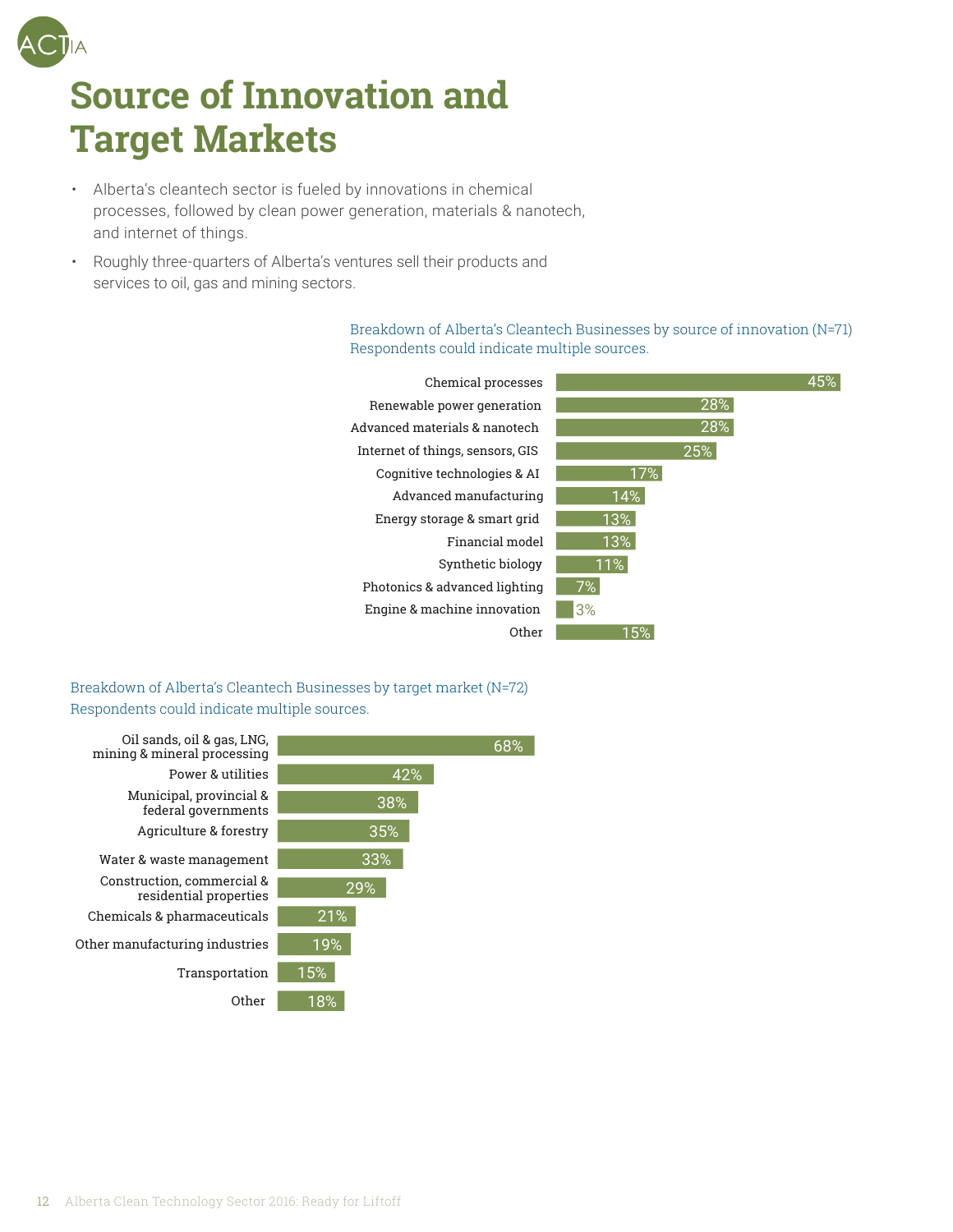

# **Funding**

Over one in 10 firms have raised over \$5M, comparable to the proportion in the province's wider tech sector. Public funding comes primarily from Alberta Innovates, SR & ED Tax Incentives, and IRAP.

Breakdown of Alberta's Cleantech Businesses by source of funding. Respondents selected all that apply.



### Private Sources of Funding (N=69)

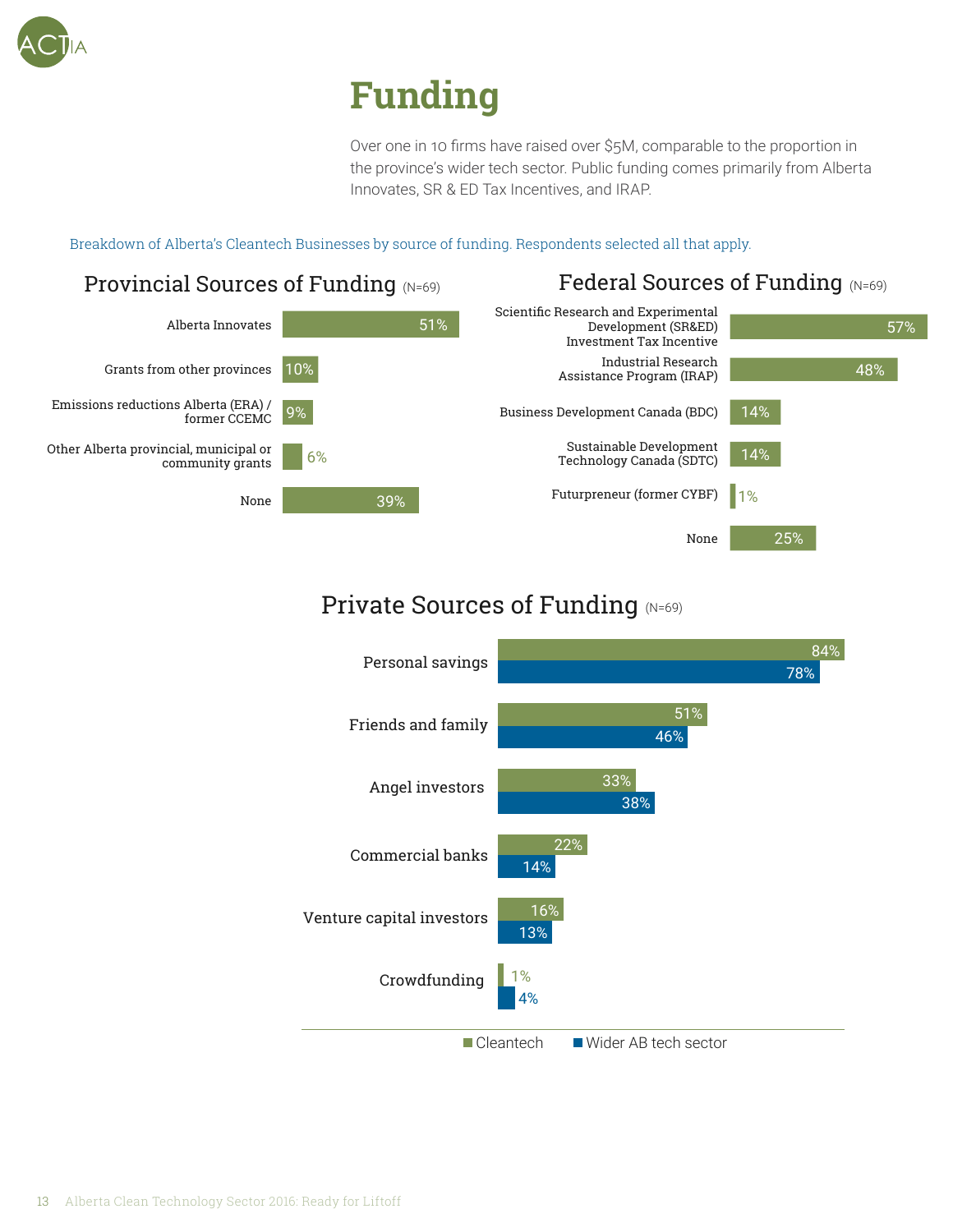

- As a whole, the cleantech sector reports generating over \$307 million in revenues in 2015
- Roughly 1 in 4 generate over \$1 million in annual revenue per year, vs 1 in 5 in the wider technology sector (ADFS)
- Two-thirds of reported revenues in cleantech come from exports to the U.S. market.



#### Sources of Revenue (N=65)

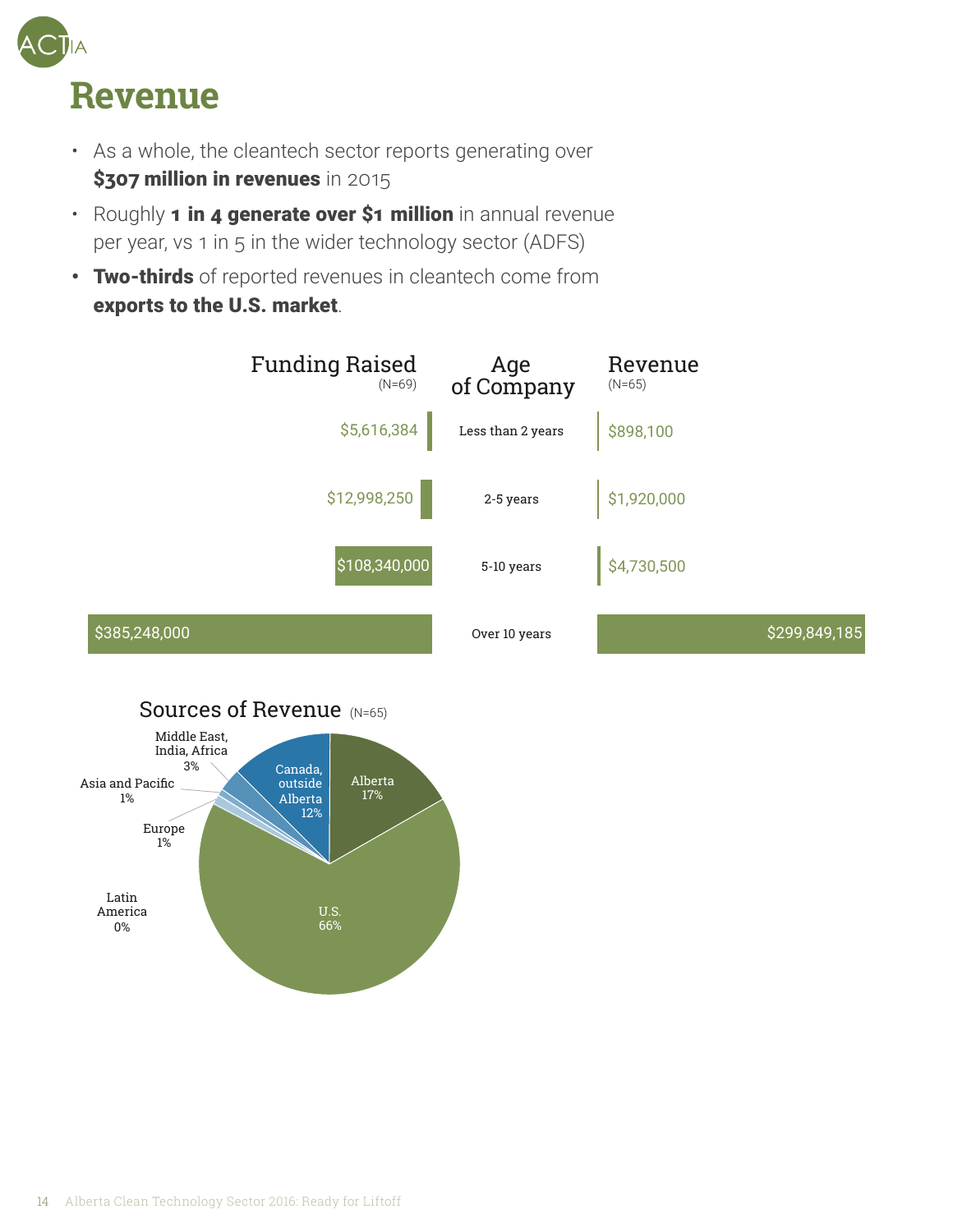

### **Founder Stats**



More than  $1$  in  $4$  cleantech companies have at least one **female founder**, compared to one in five in the wider tech sector.  $(N=66)^6$ 



**9 in 10** have at least one technical founder (N=70)



8 in 10 have previous startup experience (N=66)



**Two-thirds** studied in an Alberta university (N=63)





Roughly 1 in 5 companies have U.S.-born founders

(N=58)

More than 1 in 3 have founders born outside of Canada or the U.S. (N=61)



One in 5 have a millennial co-founder, compared to one in four in the wider tech sector (N=61)

6. Alberta Enterprise, 2016 Deal Flow Study Report. Available at www.alberta-enterprise.ca/wp-content/uploads/2016/09/2016-Deal-Flow-Study-Report.pdf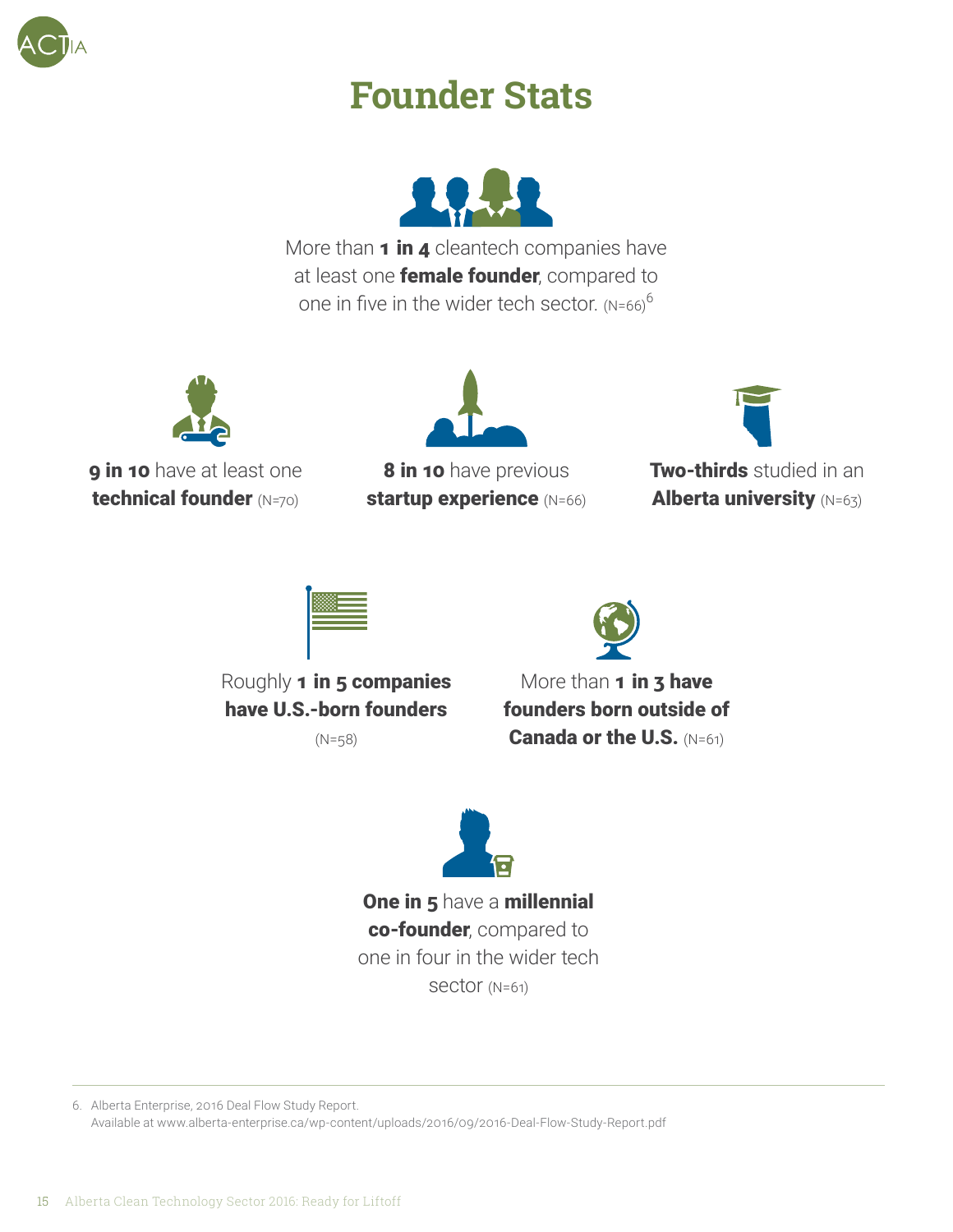

### **Benchmarking Alberta and Ontario**

This section compares the cleantech sectors in Alberta and Ontario.<sup>7</sup> Alberta's cleantech sector is broadly comparable to that of Ontario, with Alberta's weighted slightly more towards older, revenue-positive ventures, and with Ontario's ventures receiving a larger amount of capital.

#### Comparison of provincial cleantech sectors by number of firms and total funding (using MaRS CT sector definition)



In terms of funding secured, there is little difference. In 2015, the median Alberta venture raised \$225,000 while the median Ontario venture raised  $$200.000.<sup>8</sup>$ 

In Ontario, some of the sector leaders attracted significantly more funding than their counterparts in Alberta. Seven companies in Ontario were able to raise upwards of \$5 million during 2015, compared to one company reaching this level of funding from Alberta.

<sup>7.</sup> To ensure a fair, apples-to-apples comparison, MaRS removed from the Alberta dataset those companies that had raised funds from the public capital markets, or that stated their primary customer market was forestry or mining. This left 44 companies of the 72 that responded to the Alberta survey.

<sup>8.</sup> The median was used (instead of the mean) because of its resilience to outliers at the top and bottom of the dataset that are typically present in innovative sectors like cleantech: one firm with a significant capital raise would transform the average.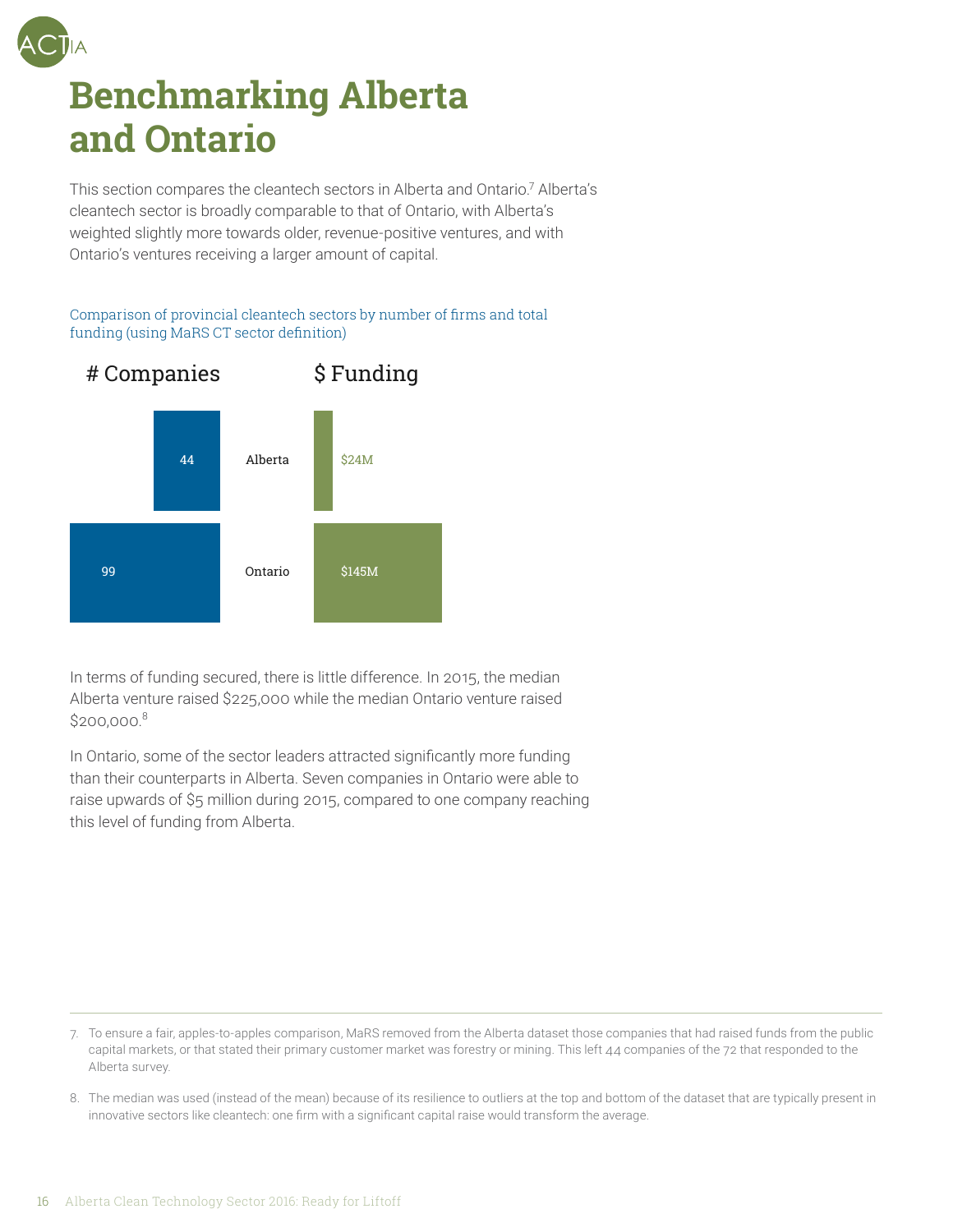

#### Comparison of provincial cleantech sectors by level of funding received



Total funding of Alberta ventures during 2015 was less than one-sixth of the total received by Ontario firms. Forty percent of the Alberta funding came from federal and provincial sources. Private capital accounted for a larger share of the total received by Ontario-based companies.

#### Comparison of provincial cleantech sectors by level of public and private funding, and by total revenue.

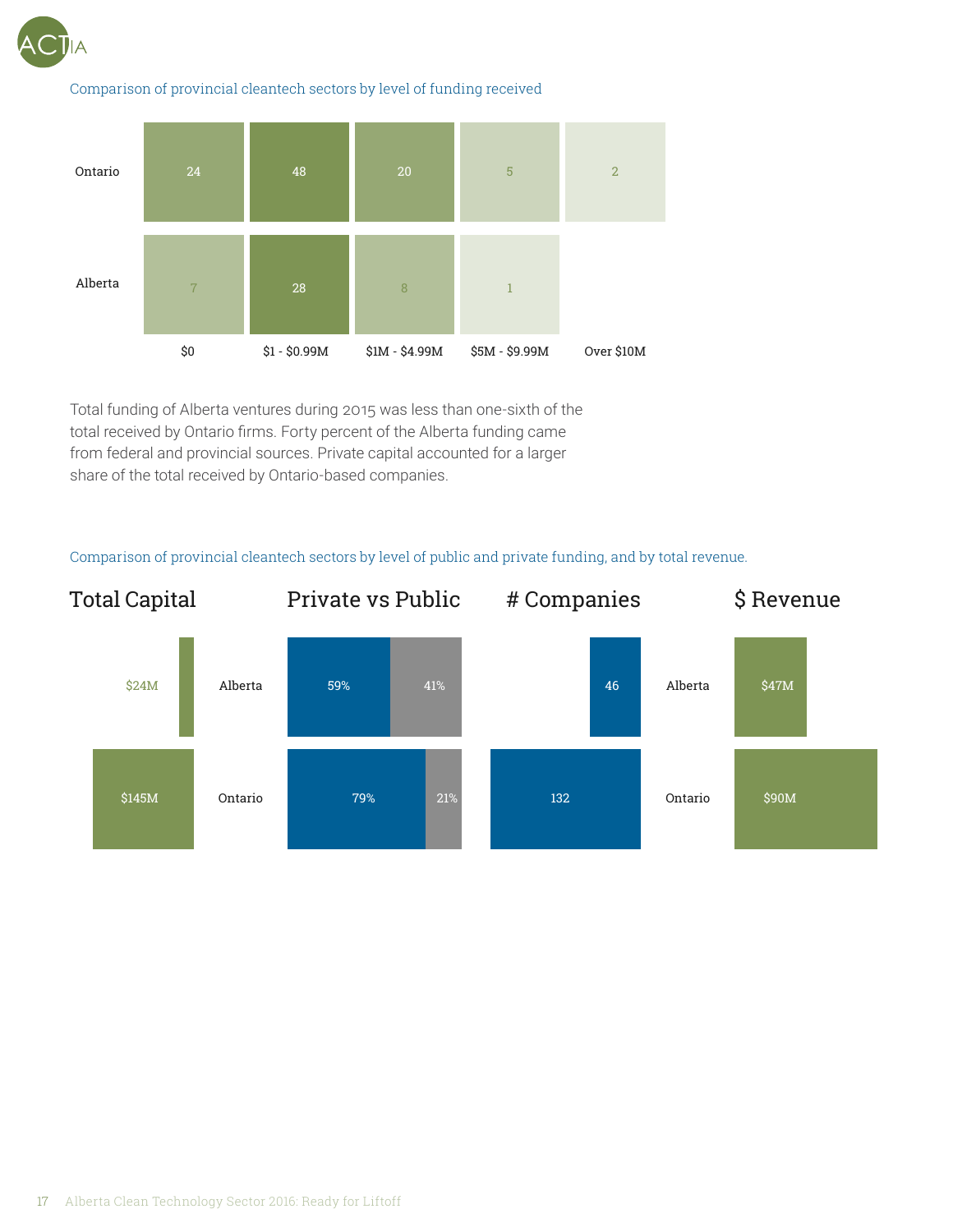

The median Alberta cleantech venture generated appreciably more revenue than the median Ontario cleantech venture, possibly because the relatively older Alberta companies have had a longer period to develop a viable product and customer pool.

Figure 5 Comparison of provincial cleantech sectors by total revenue and geographic revenue source



In the subset of Alberta companies reviewed, the majority of cleantech revenues came from sales within Canada. This stands in stark contrast to Ontario. There is likely room for Alberta's cleantech companies to better capitalize on foreign market opportunities.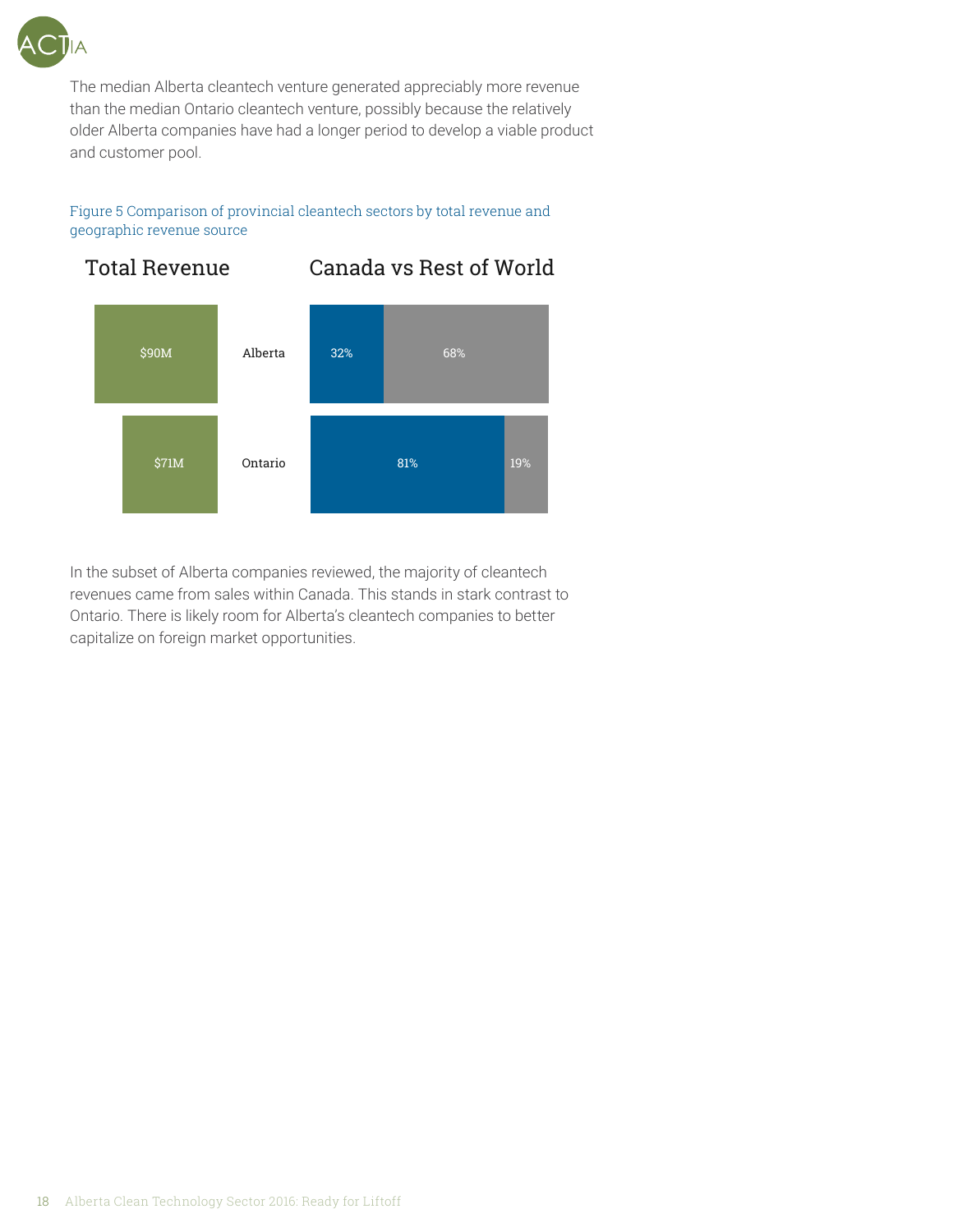

### **Barriers and Enablers**

This survey asked firms to identify the most material barriers to their success, and the organizations and programs most helpful for their growth. Respondents highlighted lack of access to capital, lack of opportunities to prove their technologies at commercial scale, and lack of regulatory drivers for novel technology adoption. They underscored the importance of public funding mechanisms including SR&ED, IRAP, Alberta Innovates, SDTC and ERA to their success.

We see signs of optimism that each of the barriers they identified is being actively addressed:

- The Alberta government has launched a pilot investor tax credit offering a 30% refund to investors who provide capital to Alberta small businesses doing research, development or commercialization of new technology. It has also established a pilot capital investment tax credit of 10% to firms to invest in machinery, equipment and buildings.
- The 2017 launch of the Alberta Carbon Conversion Technology Centre and in 2018 of COSIA's proposed Water Technology Development Centre offer examples of critically important test facilities that can reduce technology risk and amplify the growth of the sector in the province.
- Regulatory drivers are being implemented at the provincial level through Alberta's Climate Leadership Plan, and at the national level through the federal government's commitment to a carbon price and to Mission Innovation. Provincial and federal budgets announced in Spring 2017 contain specific provisions relevant to the growth of the cleantech sector.

Respondents shared their concern that cleantech in Alberta has been both enabled and challenged by the oil and gas sector. In spite of an entrepreneurial spirit, and a world-class concentration of highly qualified professionals and head offices, future commodity booms are seen as a barrier to attracting and retaining the best people. Respondents also highlighted gaps in the system: in spite of many support programs, the system is challenging to navigate; there are holes in support; and success stories are not well-known. Support is skewed to early stage ventures and to reducing technology risk. Insufficient effort is put into marketing and business model maturation. In particular, respondents pointed to the value of mentors, advisers and peer entrepreneurs in helping them succeed.

More effort is needed to accelerate the direct engagement between established industries and innovation providers. Collaborative mechanisms like the Canadian Oil Sands Industry Alliance (COSIA) and the Alberta Small Business Innovation and Research Initiative (ASBIRI) offer promising examples of how to build a bridge between entrepreneurs and customers around the latter's defined needs, and to accelerate adoption on the customer side.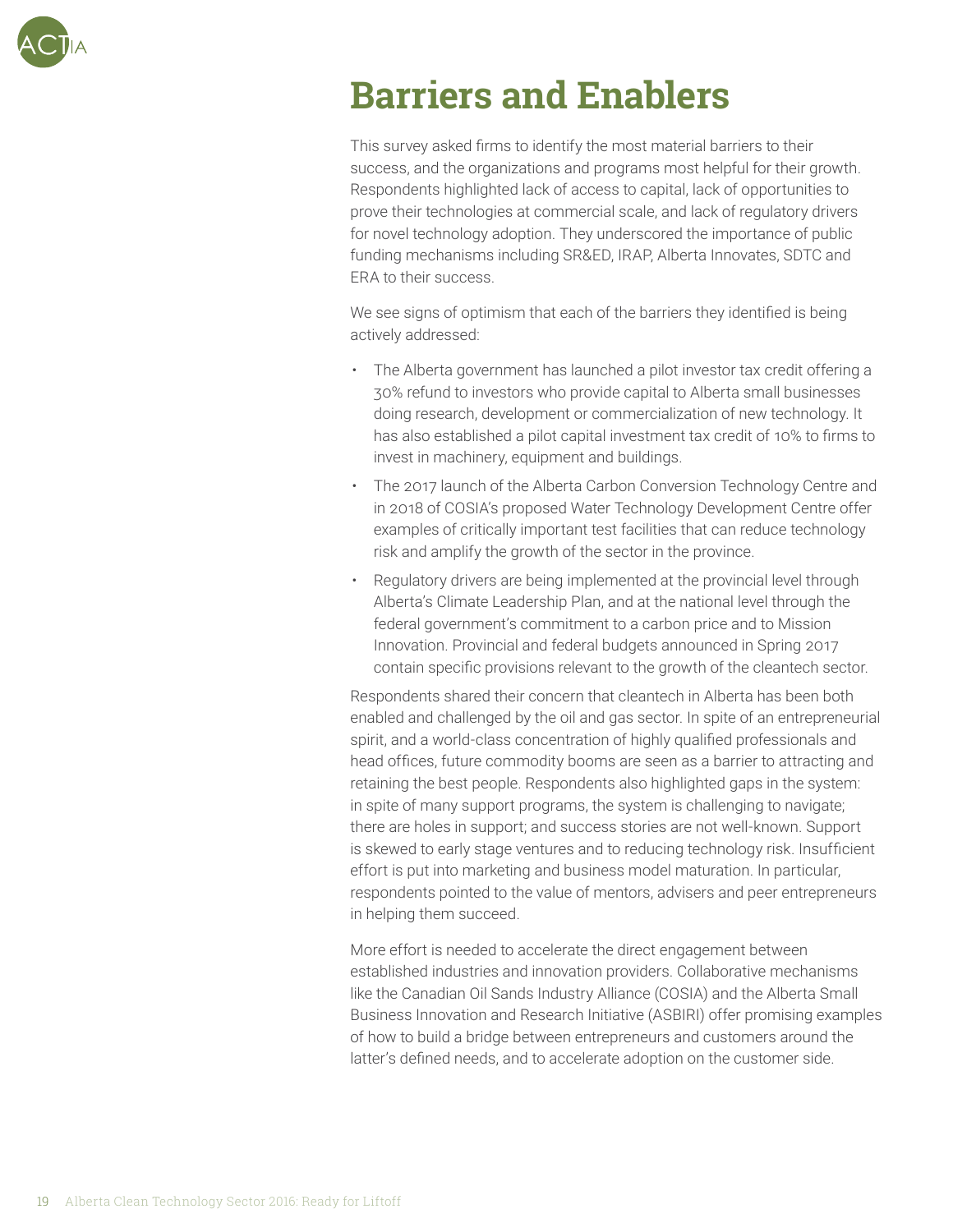

Respondents suggested that a culture shift is coming as millennials bring their expectation of digitization and their more holistic view of people, planet and profit into the workforce and leadership ranks.

Overall, optimism is high:

- 93% of respondents plan to grow their staff in 2017 (n=71)
- 84% will seek additional funding in 2017 (n=69)

As a consequence, Alberta's cleantech sector is poised for takeoff – with an exciting future ahead.

CCEMC or Alberta Innovates

53%

54%

#### 3 most significant barriers to growth. Respondents selected all that apply. (N=68) 3 most helpful organizations, programs and people to firm growth. Respondents selected all that apply. (N=68) (N=68)35% 49% 60% Lack of regulatory drivers Financing commercial pilots / proving technology at commercial scale Identifying and accessing investment capital 26% 26% 44% Public funders like SDTC, Federal government programs (e .g . consular services, concierge, NRC) Universities, colleges and technical schools Mentors, advisers or peer group of entrepreneurs SR&ED tax credits (federal and provincial) or IRAP funding (federal)

for adoption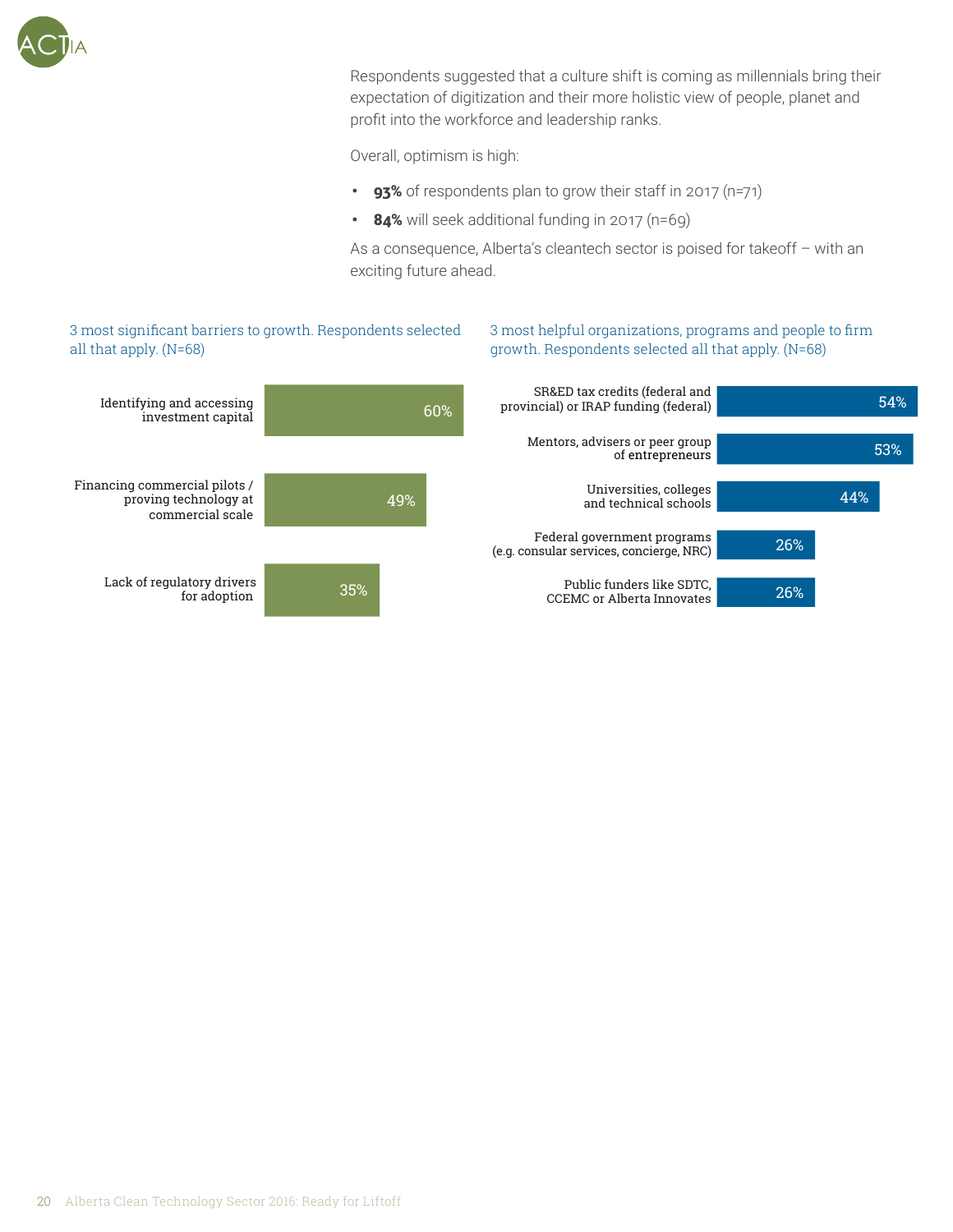## **Acknowledgements**

ACTia wishes to thank Alberta Economic Development and Trade, Deloitte LLP and the MaRS Data Catalyst for their generous financial and intellectual support. In addition, our gratitude is owed to the many individuals and organizations that supported the development and distribution of the survey, encouraged responses and provided input on the interpretation of the results.

These include: Alberta Council of Technologies (Perry Kinkaide), Alberta Energy Efficiency Alliance (Jesse Row), Alberta Enterprise (Kristina Williams, Kenya Kondo, Paul Godman), Alberta ICT Council (Wayne Karpoff), BioAlberta (Mel Wong, Doug Gerrard), Canada Cleantech Alliance (Victoria Smaniotto, Jonathan Rhone, Jane Kearns, Denis Leclerc, Jean Francois Beland, Marty Reed), Canadian Wood Waste Recycling (Jim Donaldson), CapitalRoad (Tom Ogaranko, Mark Elrick), Deloitte LLP (Lauren Arthur), Alberta Ministry of Economic Development and Trade (Justin Riemer, Brent Lakeman, Mathew Anil, Jane Humberstone, Antonio Hurtado, Lee Kruszewski), Global Affairs Canada (Yvonne Gruenthaler), Emissions Reduction Alberta (Steve MacDonald, Elizabeth Shirt, Celia Sollows), Foresight Cleantech Accelerator Centre (Neil Huff), GLOBE Series (Carol-Ann Brown), Innovate Calgary (Peter Garrett, Stace Wills, Connie Raddatz, Monica Sippolla, Richelle Matthews), MaRS Data Catalyst (Joe Greenwood, Joseph Lalonde, Farooq Qaiser and David Sky), nanoCluster Alberta (Steve Petrone), Pembina Institute (Sara Hastings-Simon, Julia-Maria Becker, Roberta Franchuk and Suzy Thompson), Sustainable Development Technology Canada (Heather Campbell), TEC Edmonton (Chris Lumb).

Our team's special thanks goes to Jane Humberstone at the Government of Alberta for giving us the chance to undertake this work and for thoughtful contributions at every milestone; and to David Sky at MaRS for going well beyond the call of duty on each step of the survey process.

### **ACTia Board of Directors (as of March 2017)**

Nathan Ashcroft , Jigsaw Incorporated Adrian Banica, Illusense Heather Campbell, SDTC Brian Doucette, Suncor Energy John Goetz, Enernext Paul Leroux, Deloitte LLP Stuart Lomas, Luau Data Corporation Rob MacIntosh, Gen7 Jeff Reading, Actions Matter Inc. Apoorv Sinha, Zerocor

Lori Stewart, Nex Technology Capital Michael Cohen (Secretary & Treasurer) Simon Knight, (Vice President) Rus Matichuk (President)

*Former board members:*

James Chepyha Meera Nathwani-Crowe